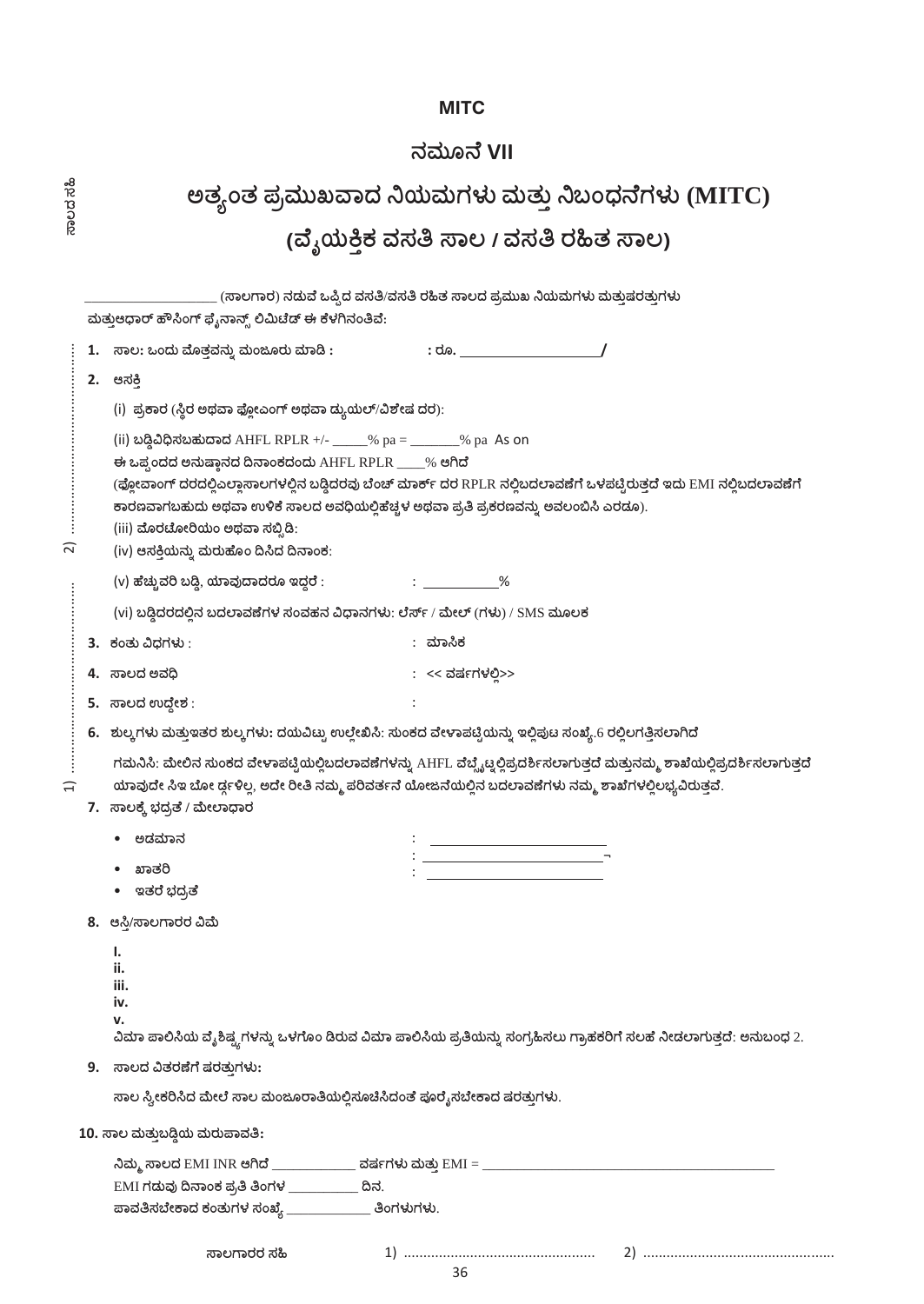ಎರವಲುಗಾರ/ರು ಮತ್ತು AHFL ನಡುವೆ ಕಾರ್ಯಗತಗೊ ಳಿಸಿದ/ ಕಾರ್ಯಗತಗೊ ಳಿಸಬೇಕಾದ ಸಾಲದ ಒಪ್ಪಂದದ ನಿಯಮಗಳಲ್ಲಿವ್ಯತ್ಯಾಸಕ್ಕೆ ಒಳಪಟ್ಟಿರುತ್ತದೆ, ಬಡ್ಡಿದರ/ಇಎಂಐ/ಸಾಲದ ಅವಧಿಯ ಬದಲಾವಣೆಗಳನ್ನು ಲೆರ್ಸ್ ಮತ್ತು/ಅಥವಾ ಮೇಲ್(ಗಳು)/ಎಸ್ಎಂಎಸ್ ಗಳ ಮೂಲಕ ತಿಳಿಸಲಾಗುವುದು ಅಥವಾ ಕಾರ್ಯಗತಗೊ ಳಿಸಲಾಗುತ್ತದೆ ಮತ್ತು AHFL ನ ವೆಬ್ಸೈಟ್ನಲ್ಲಿ h ps://www.aadharhousing.com/ ನಲ್ಲಿಪ್ರದರ್ಶಿಸಲಾಗುತ್ತದೆ ಶಾಖಾ ಕಚೇರಿಗಳು. ಅಂತಹ ಬದಲಾವಣೆಯು ಗ್ರಾಹಕರಿಗೆ ಅನನುಕೂಲವಾಗಿದ್ದರೆ, ಅವನು/ಅವಳು 60 ದಿನಗಳಲ್ಲಿಮತ್ತುಯಾವುದೇ ಸಿಇ ಇಲ್ಲದೆ ಯಾವುದೇ ಹೆಚ್ಚುವರಿ ಶುಲ್ಕಗಳು ಅಥವಾ ಬಡ್ಗಿಯನ್ನು ಪಾವತಿಸದೆಯೇ ಅವನ / ಅವಳ ಖಾತೆಯನ್ನು ಮುಚ್ಚಿ ಅಥವಾ ಅದನ್ನು ಬದಲಿಸಿ.

- 11. ಮಿತಿಮೀರಿದ ಮರುಪಾವತಿಗಾಗಿ ಅನುಸರಿಸಬೇಕಾದ ಸಂಕ್ಷಿಪ್ತವಿಧಾನ:
- i. ECS / ACH / ಸ್ವಯಂ ಡೆಬಿಟ್ ಅಥವಾ ಬೌನ್ಸ್ಟಾಗಿ ಆದೇಶದ ಗೌರವವನ್ನು ಎರವಲುಗಾರ / ಸಹ-ಸಾಲಗಾರರಿಗೆ ಟೆಲಿಕಾಲ್ ಮಾಡುವುದು ಚೆಕ್ಗಳು.
- ii. ಎರವಲುಗಾರ/ಸಹ-ವಿಳಾಸದಲ್ಲಿಅಧಿಕಾರಿ/ ಪ್ರತಿನಿಧಿ ಅಥವಾ ಶಾಖಾ ವ್ಯವಸ್ಥಾಪಕರ ಮೇಲೆ ಕಲೆಕ್ನಿಂದ ಕ್ಷೇತ್ರ ಭೇಟಿ / ಜಂಟಿ ಭೇಟಿ ಸಾಲಗಾರ / ಖಾತರಿದಾರ.

iii. ಸಾಲದ ಖಾತೆಯನ್ನು ಎನ್ಸಿಎ ಅಥವಾ ದೀರ್ಘಕಾಲದ ಪ್ರಕರಣವಾಗಿ ಡಿಫಾಲ್ಟ್ ಮತ್ತುಘೋಷಣೆಯ ಸಂದರ್ಭದಲ್ಲಿ, ಲೋ ನ್ ರೀಕಾಲ್ ನೋ ಸಿಇ ಮತ್ತುಲೀಗಲ್ 1881, 1881/138 / ಹಣಕಾಸಿನ ಸ್ವತ್ತುಗಳ ಮರುನಿರ್ಮಾಣ ಮತ್ತುಭದ್ರತಾ ಹಿತಾಸಕ್ತಿಕಾಯಿದೆ, 2002 (SARFAESI) ಮತ್ತು / ಅಥವಾ ಯಾವುದೇ ಇತರ ಜಾರಿ ಅನ್ವಯವಾಗುವ ಕಾನೂನನ್ನು ಸಾಲ ವಸೂಲಾತಿಗಾಗಿ ಪ್ರಕರಣದಿಂದ ಪ್ರಕರಣದ ಆಧಾರದ ಮೇಲೆ ನೀಡಲಾಗುತ್ತದೆ.

- 12. ವಾರ್ಷಿಕ ಬಾಕಿ ಮೊತ್ತದ ಹೇಳಿಕೆಯನ್ನು ನೀಡಲಾಗುವ ದಿನಾಂಕ ಗ್ರಾಹಕರ ಕೋರಿಕೆಯ ಆಧಾರದ ಮೇಲೆ, ವಾರ್ಷಿಕ ಬಾಕಿ ಉಳಿದಿರುವ ಬ್ಯಾಲೆನ್ಸ್ ಸ್ಟೇಟ್ಮೆಂಟ್ ಅನ್ನು ಕಳೆ ದ ಏಪ್ರಿಲ್ 30 ರಂದು ನೀಡಲಾಗುತ್ತದೆ ಹಣಕಾಸು ವರ್ಷ. ಗ್ರಾಹಕರಿಂದ ವಿನಂತಿಸಿದ ದಿನಾಂಕದಿಂದ 7 ಕೆಲಸದ ದಿನಗಳಲ್ಲಿ.
- 13. **ಗ್ರಾಹಕ ಸೇವೆಗಳು**:

a) ಕಚೇರಿ / ಶಾಖೆಯಲ್ಲಿಭೇಟಿ ನೀಡುವ ಸಮಯ ಸೋ ಮವಾರದಿಂದ ಶುಕ್ರವಾರದವರೆಗೆ 9:30 AM ನಿಂದ 6:30 PM

ಶನಿವಾರ 9:30 AM ನಿಂದ 2 PM (ತಿಂಗಳ 2 ನೇ ಶನಿವಾರದಂದು ಮುಚ್ಚಲಾಗಿದೆ)

- b) ಗ್ರಾಹಕ ಸೇವೆಗಾಗಿ ಸಂಪರ್ಕಿಸಬೇಕಾದ ವ್ಯಕ್ತಿಯ ವಿವರ: ನಿಮ್ಮ ಸಾಲದ ಖಾತೆಗೆ ಸಂಬಂಧಿಸಿದ ಪ್ರಶ್ನೆಗಳ ಸಂದರ್ಭದಲ್ಲಿ, ನೀವು ಸಂಪರ್ಕಿಸಬಹುದು ಗ್ರಾಹಕ  **/ /** \_\_\_\_\_\_\_\_\_\_\_\_\_\_\_\_\_\_\_\_\_\_\_\_\_\_\_\_\_
- c) ಆದ್ದರಿಂದ ಮೆಲೈನ್ ಸೇರಿದಂತೆ ಕೆಳಗಿನವುಗಳನ್ನು ಪಡೆಯುವ ವಿಧಾನ:
- I. ಖಾತೆಗಳ ಹೇಳಿಕೆ (SOA) / IT Cer ficate/ ಅಮೋರ್ ಝಾ ವೇಳಾಪಟ್ಗಿಯಲಿ.  $SOA/$  IT cer ficate / Amor za ಅನ್ನು 7 ಕೆಲಸದ ದಿನಗಳಲ್ಲಿ ವಿನಂತಿಯ ಮೇರೆಗೆ ಒದಗಿಸಲಾಗುತ್ತದೆ.
- **II.**

ರಲ್ಲಿಸೂಚಿಸಿದಂತೆ ಶುಲ್ಕ ವಿಧಿಸಬಹುದಾದ ಆಧಾರದ ಮೇಲೆ ವಿನಂತಿಯ ಮೇರೆಗೆ 30 ಕೆಲಸದ ದಿನಗಳಲ್ಲಿ tle ದಾಖಲೆಗಳ ಪ್ರತಿಯನ್ನು ಒದಗಿಸಲಾಗುತ್ತದೆ ಮೇಲಿನ ಸುಂಕದ ವೇಳಾಪಟ್ಟಿ ಪುರುಷರು.

**III.** 

ಬ್ರಾಂಚ್ರಲಿಲೆರ್ ಮೂಲಕ ವಿನಂತಿಯ ಮೂಲಕ ಪೂರ್ವಪಾವತಿಯನ್ನು ಪ್ರಾರಂಭಿಸುವ ಪ್ರಕ್ರಿಯೆ. ಮುಚ್ಚುವಿಕೆಯ ಮೇಲೆ ಮೂಲ ದಾಖಲೆಗಳನ್ನು ಹಿಂದಿರುಗಿಸಲು 45 ಕೆಲಸದ ದಿನಗಳ ಪಾವತಿಯ ಬಗ್ಗೆಅರಿಯಲು ಮತುಪೂರ್ಣಗೊ ಳಿಸಲು ಅಗತ್ಯವಿರುತದೆ ಅಗತ್ಯ ಔಪಚಾರಿಕ ಇಎಸ್.

ಸೂಚನೆ: ನಾವು ತಿಂಗಳ 25ನೇ ತಾರೀಖಿನಂದು (ಭಾಗ ಅಥವಾ ಪೂರ್ಣ) ಯಾವುದೇ ಪಾವತಿಯನ್ನು (ಭಾಗ ಅಥವಾ ಪೂರ್ಣ) ನೀಡುವುದಿಲ್ಲ (ಸ್ವಹರಣ) ಅಥವಾ ಸ್ವೀಕರಿಸುವುದಿಲ್ಲ. ಎಲ್ಲಾಪಾವತಿ 25ನೇ ತಾರೀಖಿನಂದು ಸ್ವೀಕರಿಸಿದ ನಂತರದ ತಿಂಗಳಲ್ಲಿಹೊ ಸ ಸ್ವತ್ತುಮರುಸ್ವಾಧೀನ ಪತ್ರವನ್ನು ನೀಡುವುದರ ಮೇಲೆ .

14. ಕುಂದುಕೊರತೆ ಪರಿಹಾರ ಕಾರ್ಯವಿಧಾನ:

ಆಧಾರ್ ಹೌಸಿಂಗ್ ಫೈನಾನ್ಸ್ ಲಿಮಿಟೆಡ್ (AHFL) ಗುಣಮಟ್ಟದ ಸೇವೆಗಳನ್ನು ಒದಗಿಸಲು ಮತ್ತುಗ್ರಾಹಕರನ್ನು ಒಳಗೊ ಳ್ಳುವಂತೆ ಮಾಡಲು ಶ್ರಮಿಸುತ್ತದೆ ನಿಯಂತ್ರಣ ನಿಯಮಗಳ ಚೌಕಟ್ಟು, ಮಂಡಳಿ/ಉನ್ನತ ನಿರ್ವಹಣೆ ಅನುಮೋದಿತ ನೀತಿಗಳು, ಪ್ರಕ್ರಿಯೆಗಳು ಮತ್ತುಕಾರ್ಯವಿಧಾನಗಳು.

AHFL ವಿಕೇಂದ್ರೀಕೃತ ರೀತಿಯಲ್ಲಿಕಾರ್ಯನಿರ್ವಹಿಸುತ್ತದೆ, ಇದರಲ್ಲಿಪ್ರತಿ ಶಾಖೆಯು ಶಾಖೆಯ ಮ್ಯಾನೇಜರ್/ಶಾಖೆಯ ನಿಯಂತ್ರಣದಲ್ಲಿದೆ-ಚಾರ್ಜ್, ಯಾರು ಕ್ಲಸ್ಟರ್ ಮ್ಯಾನೇಜರ್ ಮತ್ತುನಂತರ ಪ್ರಾದೇಶಿಕ ವ್ಯಾಪಾರ ಮುಖ್ಯಸ್ಥರಿಗೆ ವರದಿ ಮಾಡುತ್ತಾರೆ, ಅವರು ಕಾರ್ಪೊರೇಟ್ ಕಚೇರಿಗೆ ವರದಿ ಮಾಡುತ್ತಾರೆ respec ve func onal heads.

ಕುಂದುಕೊರತೆ ಪರಿಹಾರ ಪ್ರಕ್ರಿಯೆಯ ಪ್ರಕ<mark>ಟ</mark>ಣೆ

AHFLs ಕುಂದುಕೊರತೆ ಪರಿಹಾರ ನೀತಿಯು ವೆಬ್ಸೈಟ್ನಲ್ಲಿ www.aadharhousing.com ನಲ್ಲಿಲಭ್ಯವಿದೆ ಮತ್ತುಅದರ ಎಲ್ಲಾಕಚೇರಿಗಳಲ್ಲಿ / .

ಕುಂದುಕೊರತೆ ಪರಿಹಾರ ಪ್ರಕ್ರಿಯೆ

ಸಾಲಗಾರರ ಸಹಿ

2)

 $\overline{u}$ 

2) .................................................

37

1) .................................................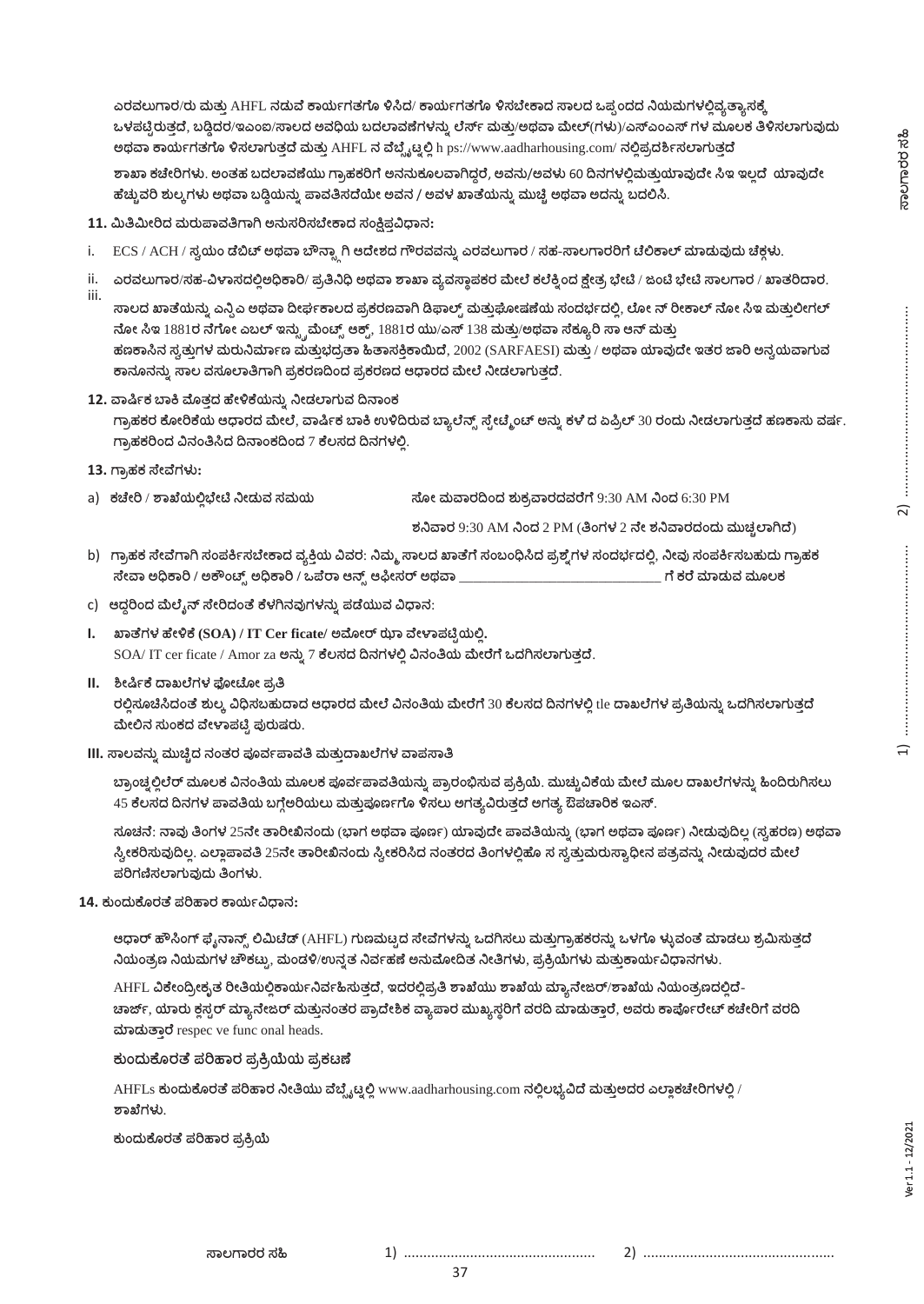ಹಂತ I

- $\bullet$ ತಮ್ಮ ಕುಂದುಕೊರತೆಗಳನ್ನು ನಿವಾರಿಸಲು, ಗ್ರಾಹಕರು ತಮ್ಮ ದೂರನ್ನು ಶಾಖೆಯ ಶಾಖಾ ವ್ಯವಸ್ಥಾಪಕರಿಗೆ ಸಲ್ಲಿಸಬಹುದು.
- ದೂರು ದಾಖಲಾದ ದೂರಿನಲ್ಲಿದೂರು/ಕುಂದುಕೊರತೆಯ ನಮೂದು ಮಾಡುವ ಮೂಲಕವೂ ದೂರು ದಾಖಲಿಸಿಕೊಳ್ಳಬಹುದು
- ಗ್ರಾಹಕರು ತಮ್ಮ ದೂರನ್ನು customercare@aadharhousing.com ನಲ್ಲಿನೋಂ ದಾಯಿಸಬಹುದು ಅಥವಾ ನಮ್ಮ ಟೋಲ್-ಫ್ರೀ ಸಂಖ್ಯೆ 180030042020 ಗೆ ಕರೆ ಮಾಡಬಹುದು. ಸಾಲಗಾರರ
	- ಗ್ರಾಹಕರು 7 ಕೆಲಸದ ದಿನಗಳ ಅವಧಿಯಲ್ಲಿ ಪ್ರತಿಕ್ರಿಯಿಸುತ್ತಾರೆ.

### ಹಂತ II

နိ

ಗ್ರಾಹಕರ ದೂರಿಗೆ ಪ್ರತಿಕ್ರಿಯೆ/ಸ್ವೀಕಾರವು ಅಧಿಕಾರಿಯ ಹೆಸರು ಮತ್ತುವಿನ್ಯಾಸವನ್ನು ಒಳಗೊಂ ಡಿರುತ್ತದೆ ಕುಂದುಕೊರತೆ ನಿಭಾಯಿಸುವರು. ದೂರನ್ನು AHFLs ಗೂ ತ್ತುಪಡಿಸಿದ ಟೆಲಿಫೋನ್ ಹೆಲ್ಸ್ ಡೆಸ್ಕ್ ನಲ್ಲಿ ಫೋನ್ ಮೂಲಕ ಪ್ರಸಾರ ಮಾಡಿದರೆ ಅಥವಾ ಸಾಲದ ಸಹಿ ಗ್ರಾಹಕ ಸೇವಾ ಸಂಖ್ಯೆ, ಗ್ರಾಹಕರಿಗೆ ದೂರು ಉಲ್ಲೇಖ ಸಂಖ್ಯೆಯನ್ನು ಒದಗಿಸಲಾಗುತ್ತದೆ ಮತ್ತು ಅವರಿಗೆ ತಿಳಿಸಲಾಗುತ್ತದೆ ನನ್ನ ಒಂದು ಸಮಂಜಸವಾದ ಅವಧಿಯಲ್ಲಿಪ್ರಗತಿ.

ಮೇಲಿನ ಮೆಲ್ಶೆನ್ನಲ್ಲಿಗ್ರಾಹಕರು ಯಾವುದೇ ಪ್ರತಿಕ್ರಿಯೆಯನ್ನು ಸ್ವೀಕರಿಸದಿದ್ದಲ್ಲಿಅಥವಾ ಪ್ರತಿಕ್ರಿಯೆಗೆ ಸಂಬಂಧಿಸದಿದ್ದಲ್ಲಿ ಶಾಖೆಯಿಂದ ನೀಡಲಾಗಿದೆ, ಗ್ರಾಹಕರು ಮುಂಬೈನಲ್ಲಿರುವ ಕಾರ್ಪೊರೇಟ್ ಕಚೇರಿಗೆ ದೂರು/ಕುಂದುಕೊರತೆಗಳನ್ನು ಮತ್ತಷ್ಟು ಹೆಚ್ಚಿಸಬಹುದು ಎಎಚ್ಎಫ್ಎಲ್ನ ಗ್ರಾಹಕ ಆರ್ರೈಕೆ ಅಧಿಕಾರಿ/ಕುಂದುಕೊರತೆ ನಿವಾರಣಾ ಅಧಿಕಾರಿಯನ್ನು ಉದ್ದೇಶಿಸಿ ಅಥವಾ ಇಮೇಲ್ ಮೂಲಕ ಇಲಿಗೆ ಕಳುಹಿಸಲಾಗುವುದು:

ಕಸ್ಸಮರ್ ಕೇರ್ ಅಧಿಕಾರಿ/ಕುಂದುಕೊರತೆ ನಿವಾರಣಾ ಅಧಿಕಾರಿ

ಆಧಾರ್ ಹೌಸಿಂಗ್ ಫೈನಾನ್ಸ್ ಲಿಮಿಟೆಡ್. 802, 8ನೇ ಮಹಡಿ ನಟರಾಜ್ ರುಸ್ತಂಜೀ ವೆಸ್ಟರ್ನ್ ಎಕ್ಸ್ ಪ್ರೆಸ್ ಹೈವೆ & ಸರ್ ಎಂ.ವಿ. ರಸ್ತೆ ಜಂಕ್ಷನ್,

(ಇ), ಮುಂಬ್ಯೆ 400 069.

#### ಇಮೇಲ್ ಐಡಿ:- grievanceredressal.officer@aadharhousing.com

ದೂರಿನ ಪರಿಹಾರದೊಂ ದಿಗೆ 30 ಕೆಲಸದ ದಿನಗಳ ಅವಧಿಯಲ್ಲಿ ಗ್ರಾಹಕರು ಪ್ರತಿಕ್ರಿಯಿಸುತ್ತಾರೆ. ಸ್ವೀಕರಿಸಿದ ದೂರು/ಕುಂದುಕೊರತೆಯ ಪರಿಶೀಲನೆಯನ್ನು ಪರಿಶೀಲಿಸಿದಾಗ, ನಾವು ಗ್ರಾಹಕರಿಗೆ ಅಂತಿಮ ಪ್ರತಿಕ್ರಿಯೆಯನ್ನು ಕಳುಹಿಸುತ್ತೇವೆ ಅಥವಾ ವಿವರಿಸುತ್ತೇವೆ ನಾನು ಪ್ರತಿಕ್ರಿಯಿಸಲು ಏಕೆ ಹೆಚ್ಚು ಅಗತ್ಯವಿದೆ ಮತ್ತು 30 ದಿನಗಳ ಅವಧಿಯೊಳಗೆ ವಿವರವಾದ ಉತ್ತರವನ್ನು ಕಳುಹಿಸಲು ಪ್ರಯತ್ತಿಸಬೇಕು ಕಂಪನಿಯ ಕಾರ್ಪೊರೇಟ್ ಕಚೇರಿಯಲ್ಲಿದೂರು ಸ್ವೀಕರಿಸಿದ ದಿನಾಂಕದಿಂದ.

#### ಹಂತ III

ŧ

 $\widehat{z}$ 

÷  $\widehat{H}$  ಒಂದು ವೇಳೆ ಗ್ರಾಹಕರು ಕುಂದುಕೊರತೆ ನಿವಾರಣಾ ತಂಡವು ಒದಗಿಸಿದ ಪರಿಹಾರದೊಂ ದಿಗೆ ಗ್ರಾಹಕರು ಮನವರಿಕೆಯಾಗದಿದ್ದರೆ ಹೌಸಿಂಗ್ ಫೈನಾನ್ಸ್ ಕಂಪನಿಗಳ ನಿಯಂತ್ರಕ ಪ್ರಾಧಿಕಾರವನ್ನು ಸಂಪರ್ಕಿಸಬಹುದು - ಕೆಳಗೆ ಇರುವ Na onal ಹೌಸಿಂಗ್ ಬ್ಯಾಂಕ್ ಪುರುಷರ ವಿಳಾಸ:

ನಾ ಓನಲ್ ಹೌಸಿಂಗ್ ಬ್ಯಾಂಕ್ (NHB), (ದೂರು ಪರಿಹಾರ ಕೋಶ) ನಿಯಂತ್ರಣ ಮತ್ತುಮೇಲ್ವಿಚಾರಣೆ ಇಲಾಖೆ,  $4$  ನೇ ಮಹಡಿ, ಕೋರ್ 5-A, ಭಾರತ ಆವಾಸ ಕೇಂದ್ರ,

ಲೋ ಧಿ ರಸ್ತೆ, ನವದೆಹಲಿ - 110003.

www.nhb.org.in Link:

hps://grids.nhbonline.org.in

ಆಫ್ಟೆನ್ ದೂರು ಸಲ್ಲಿಸುವ ಫಾರ್ಮ್ಯಾಟ್ h p://www.nhb.org.in/Grievance-Redressal- ಲಿಂಕ್ನಲ್ಲಿಲಭ್ಯವಿದೆ ವ್ಯವಸ್ಥೆ/ವಸತಿ-ದೂರು-HFCಗಳ ವಿರುದ್ಧ-NHB%E2%80%93Physical-Mode.pdf

ಮೇಲಿನ ವಿವರಗಳನ್ನು ಅದರ ಎಲ್ಲಾಕಚೇರಿಗಳು/ಶಾಖೆಗಳಲ್ಲಿಮತ್ತು AHFL ನ ವೆಬ್ಸೈಟ್ನಲ್ಲಿಸ್ಪಷ್ಟವಾಗಿ ಪ್ರದರ್ಶಿಸಲಾಗುತ್ತದೆ.

#### ವಿಮಾ ಗ್ರಾಹಕರ ಕುಂದುಕೊರತೆ ಪರಿಹಾರ

AHFL ವಿಮಾ ನಿಯಂತ್ರಣ ಅಭಿವೃದ್ಧಿಪ್ರಾಧಿಕಾರದೊಂ ದಿಗೆ ಕಾರ್ಪೊರೇಟ್ ಏಜೆಂಟ್ (ಸಂಯೋಜಿತ) ನೋಂ ದಣಿಯನ್ನು ಹೊಂ ದಿದೆ ವಿಮಾ ವ್ಯವಹಾರದ ಮನವಿಗಾಗಿ ಭಾರತ (IRDAI). ಇದು IRDAI ನಿಯಮಾವಳಿಗಳಿಗೆ ಬದ್ಧವಾಗಿರುವುದನ್ನು ಖಚಿತಪಡಿಸುತ್ತದೆ ವಿಮೆಗೆ ಸಂಬಂಧಿಸಿದ ಕುಂದುಕೊರತೆಗಳ ಪರಿಹಾರ. ವಿಮಾ ಉತ್ಪನ್ನಗಳಿಗೆ ಸಂಬಂಧಿಸಿದ ದೂರುಗಳನ್ನು ಮಾರಾಟ ಮಾಡುವ AHFL ಕಚೇರಿಗಳು AHFL ನಿಂದ ಸ್ವೀಕರಿಸಲ್ಪಟ್ಟವರು ದೂರನ್ನು ಅಂಗೀಕರಿಸುತ್ತಾರೆ ಮತ್ತುರಶೀದಿಯ 14 ದಿನಗಳಲ್ಲಿಅದನ್ನು ಪರಿಹರಿಸಲು ಅನುಕೂಲವಾಗುತ್ತದೆ ಅಂತಹ ದೂರಿನ ಸಂಬಂಧಿತ ವಿಮಾ ಕಂಪನಿ(ಗಳು) ಮೂಲಕ

ದೂರನ್ನು ಪರಿಹರಿಸಲಾಗದಿದ್ದರೆ ಅಥವಾ ಗ್ರಾಹಕರು ಒದಗಿಸಿದ ಪರಿಹಾರದೊಂ ದಿಗೆ ಅಸಮರ್ಥರಾಗಿದ್ದರೆ, ಅವರು / ಅವಳು ಸಲ್ಲಿಸಬಹುದು  $\rm Hp/\rm www. igms. irda.gov.in''$  ನಲ್ಲಿ IRDAI ಯೊಂದಿಗೆ ಆನ್ಲೈನ್ನಲ್ಲಿದೂರು ನೀಡಿ ಅಥವಾ ದೂರುಗಳು $\circledR$ irda.gov.in ಗೆ ಇಮೇಲ್ ಮಾಡಿ

ಸಾಲದ ವಿವರವಾದ ನಿಯಮಗಳು ಮತುಷರತುಗಳಿಗಾಗಿ, ಇಲಿಪಾರ್ಗಳು ಉಲೇಖಿಸುತವೆ ಮತುಅವಲಂಬಿಸುತವೆ ಎಂದು ಈ ಮೂಲಕ ಒಪ್ಪಿಕೊಳ್ಳಲಾಗಿದೆ. ಸಾಲ ಮತ್ತುಇತರ ಭದ್ರತಾ ದಾಖಲೆಗಳನ್ನು ಅವರಿಂದ ಕಾರ್ಯಗತಗೊ ಳಿಸಲಾಗುತ್ತದೆ/ಕಾರ್ಯಗತಗೊ ಳಿಸಬೇಕು.

38

ಮೇಲಿನ ನಿಯಮಗಳು ಮತ್ತುಷರತ್ತುಗಳನ್ನು ಎರವಲುಗಾರ/ರು/ರು/ಶ್ರೀ/ಶ್ರೀಮತಿ/ಕಿಮೀ ಮೂಲಕ ಸಾಲಗಾರರಿಗೆ ಓದಿದ್ದಾರೆ AHFL ನ \_ ಮತ್ತುಎರವಲುಗಾರ/ರು ಅರ್ಥಮಾಡಿಕೊಂಡಿದ್ದಾರೆ.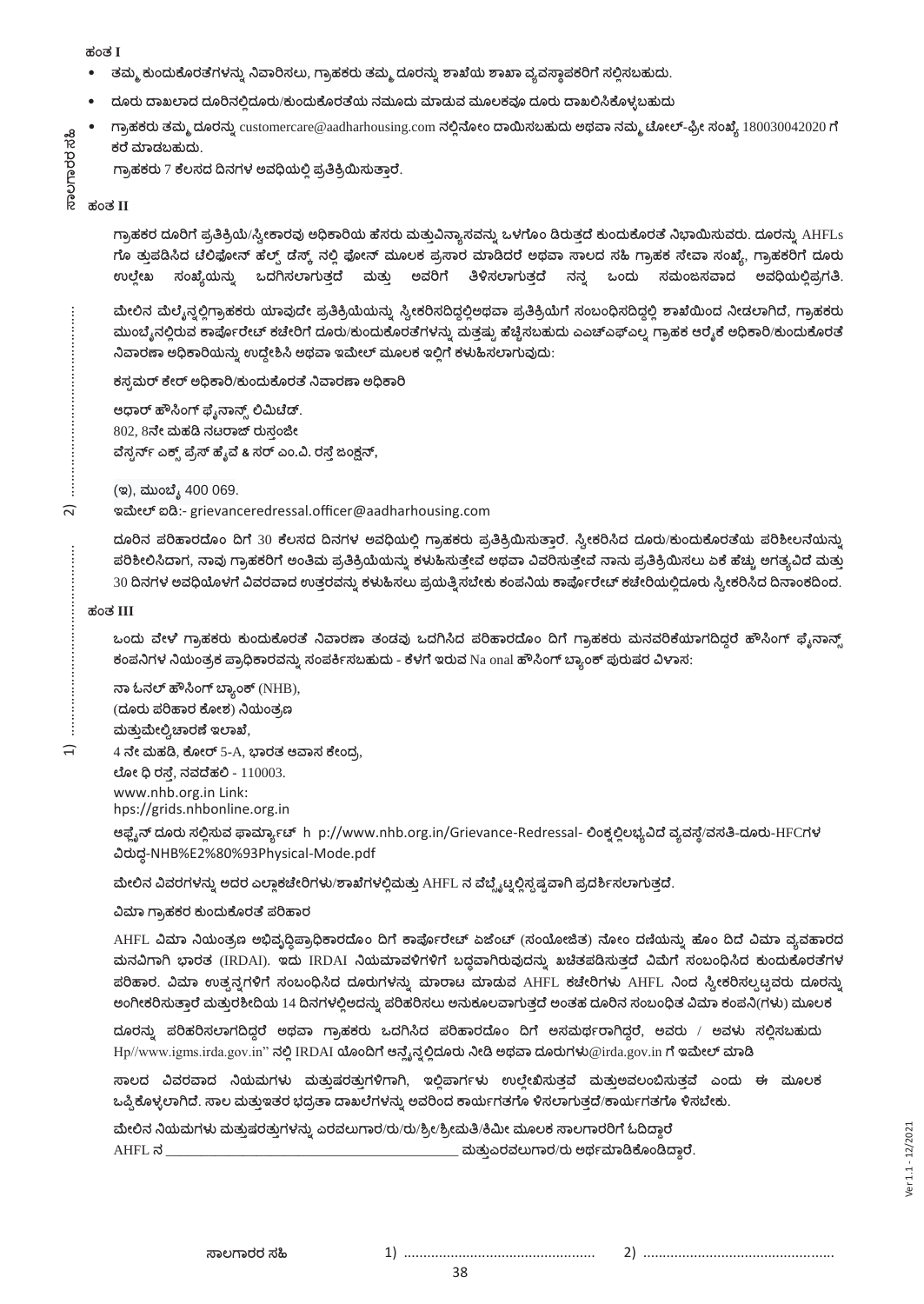### ಟಾರೀಫ್ ನಮೂನೆ

| ಶುಲ್ಕದ ಪ್ರಕಾರ ಮೊತ್ತ                                                                                     | ಮೊತ್ತ                                                                                                                                                                                                                                                                                                                                                                             |
|---------------------------------------------------------------------------------------------------------|-----------------------------------------------------------------------------------------------------------------------------------------------------------------------------------------------------------------------------------------------------------------------------------------------------------------------------------------------------------------------------------|
| ಲಾಗಿನ್ ಶುಲ್ಕ (ಸಾಲದ ಅರ್ಜಿಯೊಂದಿಗೆ ಪಾವತಿಸಲಾಗಿದೆ ಮರುಪಾವತಿಸಲಾಗುವುದಿಲ್ಲ)<br>ಆರೋ ಪಗಳ ಮೇಲಿನ ದಾಖಲೆ               | ರೂ.3500 ಜೊತೆಗೆ ಅನ್ವಯವಾಗುವ GST                                                                                                                                                                                                                                                                                                                                                     |
| ಆರೋ ಪಗಳ ಮೇಲಿನ ದಾಖಲೆ                                                                                     | ರೂ.2000/- ರಿಂದ ರೂ.5000/- ಜೊತೆಗೆ ಅನ್ವಯವಾಗುವ GST (ಸಾಲದ ಮೇಲೆ ಶುಲ್ಕ<br>ಬದಲಾಗುತ್ತದೆ ಮೊತ್ತದ ಸ್ಲ್ಯಾಬ್ ಮೇಲೆ ಸ್ಯಾಕ್)                                                                                                                                                                                                                                                                       |
| ಕಾನೂನು, ಮೌಲ್ಯ ಮತ್ತುತಾಂತ್ರಿಕ ಶುಲ್ಕಗಳು                                                                    | ರೂ.3000/- ರಿಂದ ರೂ.5800/- ಜೊತೆಗೆ ಅನ್ವಯವಾಗುವ GST (ಸಾಲದ ಮೇಲೆ<br>ಶುಲ್ಕಗಳು ಬದಲಾಗುತ್ತವೆ ಮೊತ್ತದ ಸ್ಲ್ಯಾಬ್ ಮೇಲೆ ಸ್ಯಾಕ್)                                                                                                                                                                                                                                                                    |
| Cersai ಚಾರ್ಜ್ ಕ್ರಿಯೇ ಆನ್ ಚಾರ್ಜ್ಗಳು                                                                      | ರೂ. $100/$ - ಜೊತೆಗೆ ಅನ್ವಯವಾಗುವ $GST$                                                                                                                                                                                                                                                                                                                                              |
| ಆಡಳಿತ ಮತ್ತುಶುಲ್ಕಗಳು (ಡಾಕ್ಯುಮೆಂಟನ್ನು ಒಳಗೊಂ ಡಂತೆ, ಕಾನೂನು<br>ಮೌಲ್ಯದ ಮೇಲೆ, ತಾಂತ್ರಿಕ ಮತ್ತುಸೆರ್ಸಾಯ್ ಶುಲ್ಕಗಳು) | ಹೋ ಮ್ ಲೋ ನ್/ಟಾಪ್ ಅಪ್ - ರೂ.5100 ಅಥವಾ 1.5% ಪ್ಲಸ್ ಸ್ಯಾನ್ಸ್ ಮೇಲೆ GST<br>ಅನ್ವಯಿಸುತ್ತದೆ ಮೊತ್ತಯಾವುದು ಹೆಚ್ಚು<br>LAP/NIP/ಪ್ರಾಜೆಕ್ಸ್ ಲೋನ್ - ರೂ.5100/- ಅಥವಾ 2% ಪ್ಲಸ್ GST ರಂದು ಸ್ಯಾಂಕ್<br>ಮೇಲೆ ಅನ್ವಯಿಸುತ್ತದೆ ಮೊತ್ತಯಾವುದು ಹೆಚ್ಚು                                                                                                                                                               |
| ನಂತರದ ತಾಂತ್ರಿಕ ಪರಿಶೀಲನೆಯಲ್ಲಿ (ಕೇವಲ ಪ್ರಕರಣಗಳ ನಿರ್ಮಾಣದಲ್ಲಿ)                                               | ರೂ.500/- ಜೊತೆಗೆ ಅನ್ವಯವಾಗುವ $GST$                                                                                                                                                                                                                                                                                                                                                  |
| ಚೆಕ್/ಇಸಿಎಸ್/ಡೈರೆಕ್ಟ್ ಡೆಬಿಟ್/ಎಸಿಎಚ್ ಬೌನ್ಸ್ (ಪ್ರತಿ ಉಪಕರಣ/ವಹಿವಾಟು ಆನ್)                                     | ರೂ.500/- ಜೊತೆಗೆ ಅನ್ವಯವಾಗುವ $GST$                                                                                                                                                                                                                                                                                                                                                  |
| ಡೀಫಾಲ್ಟ್ ಕಂತುಗಳಲ್ಲಿಮಿತಿಮೀರಿದ ಶುಲ್ಕಗಳು - (EMI/PEMI)                                                      | ಬಾಕಿ ಮೊತ್ತದ ಮೇಲೆ 2%                                                                                                                                                                                                                                                                                                                                                               |
| ಚೇತರಿಕೆ (ಕಾನೂನು/ಸ್ವಾಧೀನ ಮತ್ತುಪ್ರಾಸಂಗಿಕ ಶುಲ್ಕಗಳು)                                                        | ವಾಸ್ತವಿಕ ಪ್ಲಸ್ ಅನ್ವಯವಾಗುವ GST ಪ್ರಕಾರ                                                                                                                                                                                                                                                                                                                                              |
| ಚೆಕ್/ಇಸಿಎಸ್/ಡೈರೆಕ್ಟ್ ಡೆಬಿಟ್/ಆಚ್ ಸ್ವಾಪಿಂಗ್ (ಪ್ರತಿ ಸೆಟ್)                                                  | ರೂ.500/- ಜೊತೆಗೆ ಅನ್ವಯವಾಗುವ $\operatorname{GST}$                                                                                                                                                                                                                                                                                                                                   |
| ಡ್ಯೂಪ್ಲಿಕೇಟ್ ನೋ ಡ್ಯೂಸ್ ಸೆರ್ ಫಿಕೇಟ್                                                                      | ರೂ.500/- ಜೊತೆಗೆ ಅನ್ವಯವಾಗುವ GST                                                                                                                                                                                                                                                                                                                                                    |
| ಆಸ್ತಿಪತ್ರಗಳ ಪ್ರತಿ                                                                                       | ರೂ.500/- ಜೊತೆಗೆ ಅನ್ವಯವಾಗುವ GST                                                                                                                                                                                                                                                                                                                                                    |
| ಪೂರ್ವಪಾವತಿ/ಭಾಗ ಪಾವತಿ                                                                                    | ವೇರಿಯಬಲ್ ದರದಲ್ಲಿಹೋ ಮ್ ಲೋ ನ್/LAP ಗಾಗಿ - NIL<br>ಸ್ಥಿರ ದರದಲ್ಲಿಗೃಹ ಸಾಲ/LAP ಗಾಗಿ: ಸಾಲ ಬಾಕಿಯ 2% + ಅನ್ವಯಿಸುತ್ತದೆ<br>ಜಿಎಸ್ವಿ (ಯಾವುದೇ ಬ್ಯಾಂಕ್/ಎಚ್ಎಫ್ಸಿ/ಎನ್ಬಿಎಫ್ಸಿ ಅಥವಾ ರಿಫೈನೆನ್ಸ್ ಮೂಲಕ<br>ಪೂರ್ವಪಾವತಿ ಮಾಡಿದ ಮೊತ್ತಕ್ಕೆ Financial Ins Tu on ಮತ್ತುಸ್ವಂತ ಮೂಲದ<br>ಮೂಲಕ ಅಲ್ಲಮತ್ತುಅನ್ವಯಿಸುತ್ತದೆ ಎಲ್ಲಾಸಮಾನ ಅಥವಾ ಪೂರ್ಣ ಪೂರ್ವಪಾವತಿಗಳು.)<br>ಪ್ರಾಜೆಕ್ಟ್ ಲೋ ನ್ಗಾಗಿ - ಸಾಲದ ಬಾಕಿಯ 2% ಜೊತೆಗೆ ಅನ್ವಯವಾಗುವ GST |
| ಡಾಕ್ಯುಮೆಂಟ್ ನಿರ್ವಹಣೆ                                                                                    | ರೂ.2000/- ಜೊತೆಗೆ ಅನ್ವಯವಾಗುವ $\operatorname{GST}$                                                                                                                                                                                                                                                                                                                                  |
| ಯಾವುದೇ ರೀತಿಯ ಲೋ ನ್ ಎ/ಸಿ ಸ್ವೇಟ್ಮೆಂಟ್                                                                     | ರೂ.500/- ಜೊತೆಗೆ ಅನ್ವಯವಾಗುವ $GST$                                                                                                                                                                                                                                                                                                                                                  |
| ಸ್ವಿಚ್ ಶುಲ್ಕಗಳು                                                                                         | ವೇರಿಯಬಲ್ಗೆ ಸ್ಥಿರವಾಗಿದೆ - 1% ಪ್ಲಸ್ ಬಾಕಿ ಉಳಿದಿರುವ ಮೇಲೆ GST ಅನ್ವಯಿಸುತ್ತದೆ<br>ಸ್ಥಿರದಿಂದ ವೇರಿಯೇಬಲ್ - $1.5\%$ ಜೊತೆಗೆ ಬಾಕಿ ಉಳಿದಿರುವ ಮೇಲೆ $\operatorname{GST}$                                                                                                                                                                                                                            |
| ಪರಿವರ್ತನೆ ಶುಲ್ಕಗಳು - ವೇರಿಯಬಲ್ ದರಗಳಲ್ಲಿಕಡಿಮೆ ದರಕ್ಕೆ ಬದಲಿಸಿ ಸಾಲಗಳು ಪ್ರತಿ<br>ಬದಲಾವಣೆಗಳನ್ನು                 | $0.50\%$ ಮುಖ್ಯ ಬಾಕಿ ಮತ್ತುಪಾವತಿಸದ ಮೊತ್ತದ (ಯಾವುದಾದರೂ ಇದ್ದರೆ). ನಾನು<br>ಪರಿವರ್ತನೆ.                                                                                                                                                                                                                                                                                                    |
| ವಿಮಾ ಶುಲ್ಕಗಳು                                                                                           | ಮೂಲಹಣದ ಪ್ರಕಾರ                                                                                                                                                                                                                                                                                                                                                                     |

ಇದು ನಿಮ್ಮ ಅರ್ಜಿಯ ರಸೀದಿಯಾಗಿದೆ. ಪ್ರಾಥಮಿಕ ಚರ್ಚೆಗಾಗಿ ಅಥವಾ ಹೆಚ್ಚಿನದಕ್ಕಾಗಿ ನೀವು 5 ರಿಂದ 6 ದಿನಗಳ ಒಳಗೆ ನಮ್ಮ ಮಾರಾಟ ಕಾರ್ಯನಿರ್ವಾಹಕ/ಶಾಖೆಯನ್ನು ಸಂಪರ್ಕಿಸಬಹುದು ಅಗತ್ಯವೆಂದು ಭಾವಿಸಿದರೆ ದಾಖಲೆಗಳನ್ನು ಪೂರ್ಣಗೊ ಳಿಸಿ

- AHFL ಶಾಖೆಗಳು/ AHFL ಪ್ರತಿನಿಧಿಗಳ ಮೂಲಕ ಪಾವತಿಸಬೇಕಾದ ಎಲ್ಲಾಶುಲ್ಕಗಳು/ಶುಲ್ಕಗಳನ್ನು A/c ಪಾವತಿದಾರರು "ಆಧಾರ್ ಹೌಸಿಂಗ್ ಪರವಾಗಿ ಕ್ರಾಸ್ ಚೆಕ್ ಮಾಡಿದ್ದಾರೆ ಫೈನಾನ್ಸ್ ಲಿಮಿಟೆಡ್.
- ಸಾಲದ ಅರ್ಜಿಯನ್ನು ಸರಿಯಾಗಿ ಪೂರ್ಣಗೊ ಳಿಸಿದ ಸಾಲದ ಅರ್ಜಿಯನ್ನು ಸ್ವೀಕರಿಸಿದ ದಿನಾಂಕದಿಂದ 4 ವಾರಗಳ ಅವಧಿಯಲ್ಲಿವಿಲೇವಾರಿ ಮಾಡಲಾಗುತ್ತದೆ. /
- AHFL ಅಧಿಕಾರಿಗಳು ನೀಡಿದ ಮಾನ್ಯ ರಸೀದಿಯ ವಿರುದ್ಧಮಾತ್ರ ನಗದು ಪಾವತಿಗಳನ್ನು ಮಾಡಬೇಕು.
- Ver 1.1 12/2021 • AHFL ಅನಧಿಕೃತ ವ್ಯಕ್ತಿಗಳಿಗೆ ಯಾವುದೇ ಮೊತ್ತದ ಪಾವತಿ.
- ಅನ್ವಯವಾಗುವ GST ಅಥವಾ ಸರ್ಕಾರ. ಅನ್ವಯವಾಗುವಂತೆ ಮೇಲಿನ ಮಾಹಿತಿಯಂತೆ ಒಂದು ಶುಲ್ಕದೊಂ ದಿಗೆ ತೆರಿಗೆಗಳನ್ನು ಹೆಚ್ಚುವರಿಯಾಗಿ ವಿಧಿಸಲಾಗುತ್ತದೆ.
- ಮೇಲಿನ ನಿಯಮಗಳು ಮತ್ತುಷರತ್ತುಗಳನ್ನು ಅರ್ಥಮಾಡಿಕೊಳ್ಳಲಾಗಿದೆ / ನಮಗೆ ಓದಲಾಗಿದೆ ಮತ್ತುನಾವು ಅದನ್ನು ಸ್ವೀಕರಿಸುತ್ತೇವೆ.
- $\bar{a}$ ಾಲದ ಅರ್ಜಿಯನ್ನು ನಿರ್ಧರಿಸುವ ಸಮಯ ರೇಖೆಯು ಅರ್ಜಿಯನ್ನು ಸಲ್ಲಿಸಿದ ದಿನಾಂಕದಿಂದ 30 ದಿನಗಳು ಮತ್ತು ಅವಶ್ಯಕತೆಗಳ ಪ್ರಕಾರ ಅಂಶಗಳು ಎಲ್ಲಾ ದಾಖಲೆಗಳನ್ನು ಪೂರ್ಣಗೊಳಿಸುತ್ತದೆ. /ಮಾಹಿತಿಯಲ್ಲಿ ಯಾವುದೇ ಸೃಷ್ಟೀಕರಣವನ್ನು ಹಿಂತಿರುಗಿಸಲು ಗ್ರಾಹಕರು ತೆಗೆದುಕೊಂಡ ನನ್ನನ್ನು ಅರ್ಜಿಯನ್ನು ಪ್ರಕ್ರಿಯೆಗೊ ಳಿಸಲು ಮೀ ಲೈನ್ ಹೊ .